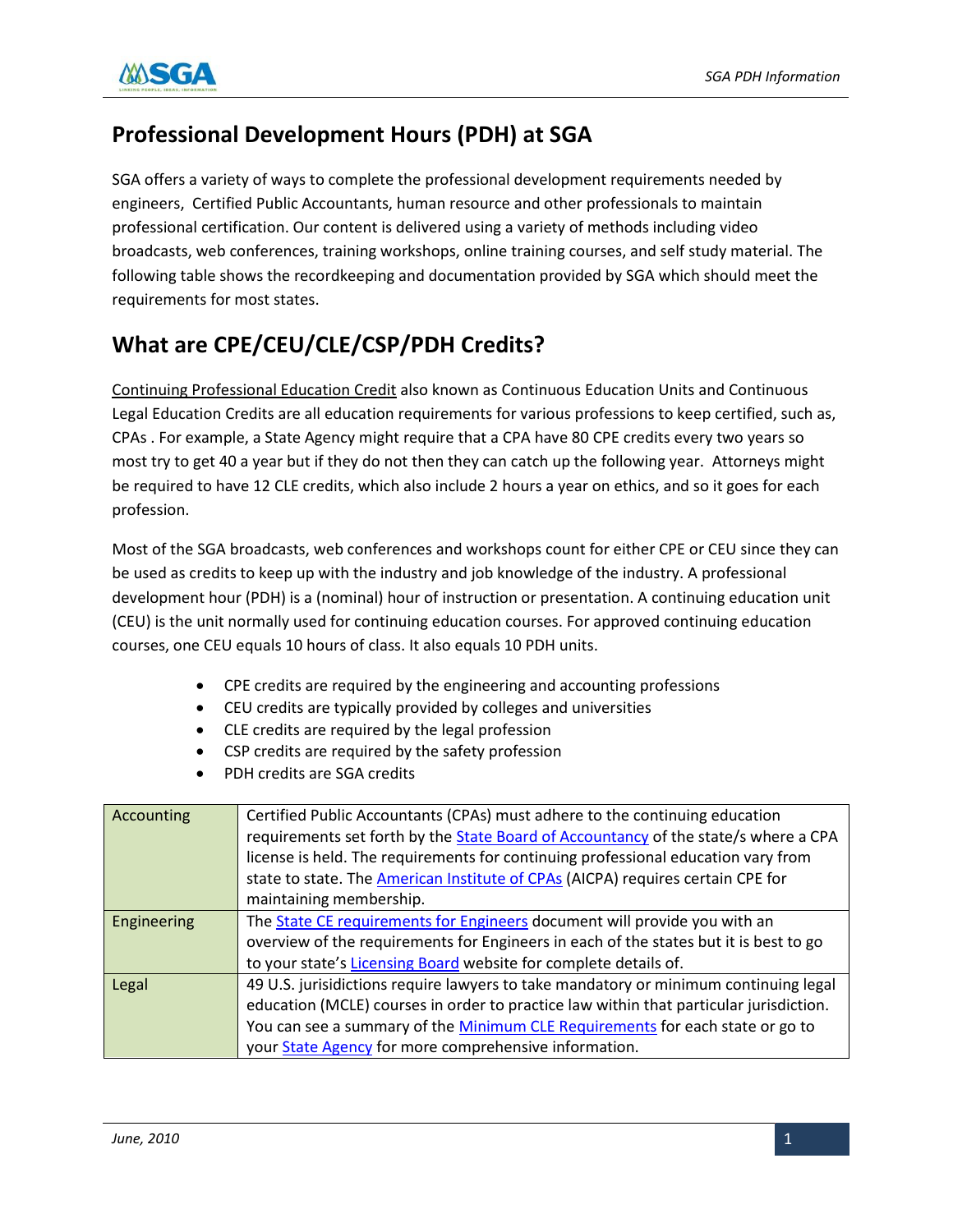

If your state requires special recordkeeping or documentation not currently preformed by SGA, contact Doug Hinkle (dhinkle@southerngas.org) to discuss how we might assist you.

| <b>Delivery Method</b>                                              | Recordkeeping and Documentation Provided                                                                                                                                                                                                                                                                                                                                                                                                                                                                                                                                                                                                                                                                                                                     |
|---------------------------------------------------------------------|--------------------------------------------------------------------------------------------------------------------------------------------------------------------------------------------------------------------------------------------------------------------------------------------------------------------------------------------------------------------------------------------------------------------------------------------------------------------------------------------------------------------------------------------------------------------------------------------------------------------------------------------------------------------------------------------------------------------------------------------------------------|
| <b>Online Courses</b>                                               | Each of the modules in our online course library is between 20 and 50 minutes<br>in length and will have a review quiz at the end of the lesson. Some courses<br>have a comprehensive exam covering multiple modules. For those courses<br>hosted by SGA, there is a record of completion and a score for each module.<br>Students will be able view and print a report that shows their completion<br>status. Students can also print a brochure from the course page on the SGA<br>website.                                                                                                                                                                                                                                                                |
| <b>Self Study Courses</b>                                           | Each self study course comes with a workbook, video and tests. A record is<br>created once the test is sent to SGA and graded.                                                                                                                                                                                                                                                                                                                                                                                                                                                                                                                                                                                                                               |
| <b>SGA Workshops</b>                                                | A sign-in sheet is used for each of the courses to track attendance. A PDH form<br>can be found on the SGA site for each event and will provide documentation<br>for the attendees file. To meet relevancy requirements, SGA typically provides<br>course agendas and student handouts during each session or they can be<br>found on the event web page.                                                                                                                                                                                                                                                                                                                                                                                                    |
| <b>Satellite and</b><br><b>Streaming Video</b><br><b>Broadcasts</b> | A sign-in sheet and evaluation are provided for each broadcast. The student<br>receives a certificate after completing the evaluation. SGA does not keep an<br>individual record for each person, as that would be the responsibility of the<br>one seeking credit.<br>Sign-In Sheet - must have name with a check mark indicating a wish to receive<br>credit OR can be registered ONLINE for a Video/Web Conference.<br>Evaluation Form must be completed - the Site Coordinator will know that if a<br>check indicating a need for CEU/CPE credits, an evaluation form must be<br>completed by that person. ONLINE video viewers have an evaluation form<br>available next to each video box - and should be completed when credit is<br>being requested. |